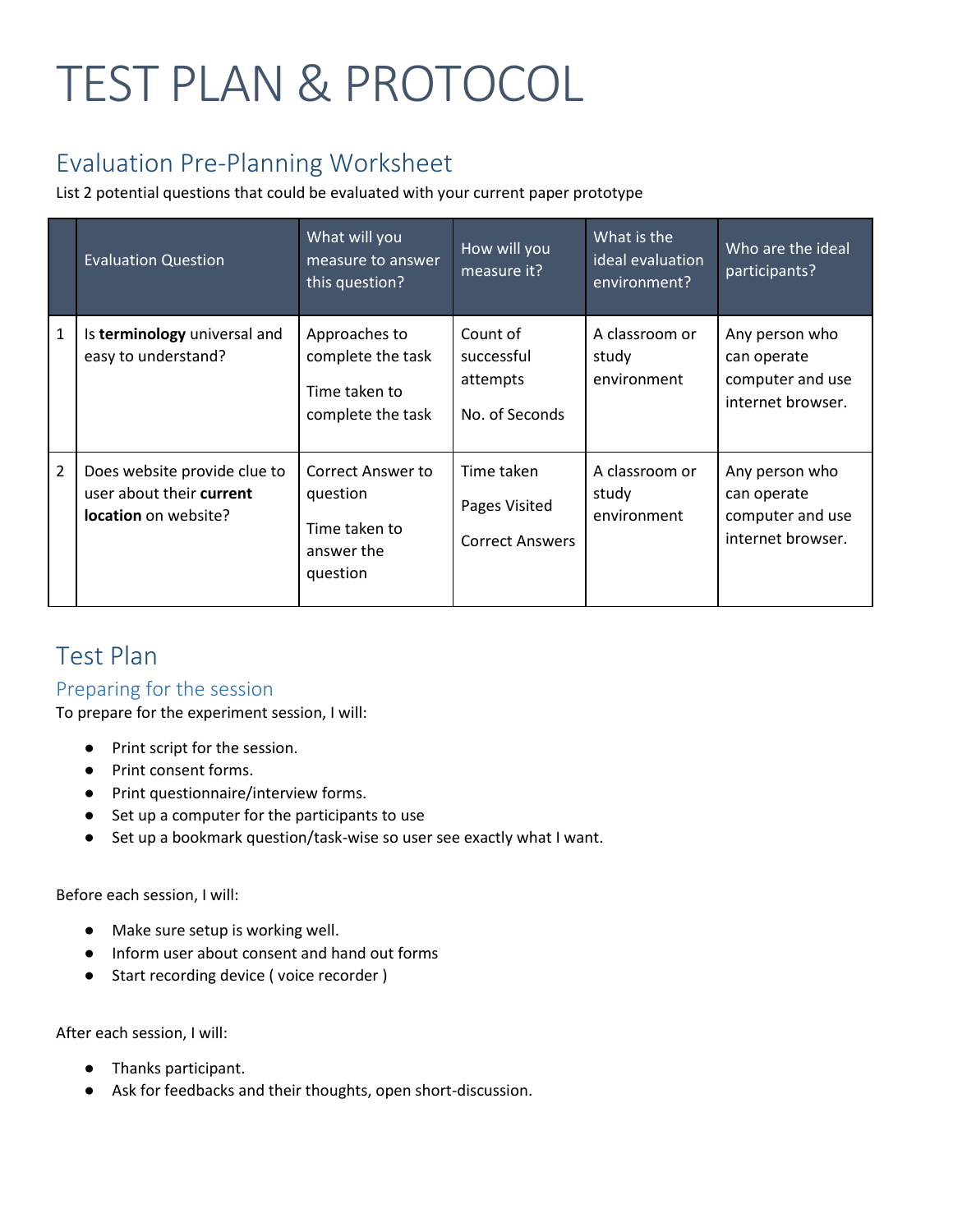# Test Protocol

## Introduction

"Hi! thanks for participating. This evaluation will hardly take 5-7 minutes. You'll be show a website and would be asked to perform some task and will be observed and might be asked some actions upon your actions. It would very easy tasks."

"First, I'll have to take your consent and would ask you to fill out the consent form which is basically informing you about the data we collect would be confidential and will strictly be used for this test only." <Get consent form signed>

"The main purpose of this study is to compare the two different website's interfaces. You'll be asked to perform the same task on both the websites and would then be asked some feedback about it."

"While performing the task please think aloud if that is not a problem. We are not testing your answers on this and there is no wrong answer to these questions or wrong way to do these tasks. Your participation helps us understand what works and what doesn't work about these websites. I am just a researcher and I did not design the website, so please provide try to provide an honest feedback about the interfaces. Please do not hesitate"

Any questions before we start?

## Scenarios

- You are a parent of girl child living in Maryland. After having a look around the website you find it interesting.  $\circ$  You think it would be a good idea to subscribe to newsletters from Girl on the Run
	- $\triangleright$  Your first task is to subscribe to (email) newsletter updates from the website. Think where you can find it and try to subscribe. *[Terminology]*
- You are a parent of girl child living in Maryland. After having a look around the website you find it interesting.
	- $\circ$  You had been surfing on the website for a while and had to attend a call, once your return from the call you see a screen where you left but don't exactly remember on what section of the page were you Try and find out where are you? What page and sub-section. *[Current Location]*

## Debrief

"Thank you for participating. I have one last short questionnaire for you to fill out"

#### Closing questionnaire

1. Think about the language used on each website. Which made the most sense to you?

| Interface 1                                         | Interface 2 |  |  |
|-----------------------------------------------------|-------------|--|--|
| Why?                                                |             |  |  |
| 2. Which interface did you find easier to navigate? |             |  |  |
| Interface 1                                         | Interface 2 |  |  |
| Why?                                                |             |  |  |
| 3. Which interface do you prefer overall?           |             |  |  |
| Interface 1                                         | Interface 2 |  |  |
| Why?                                                |             |  |  |